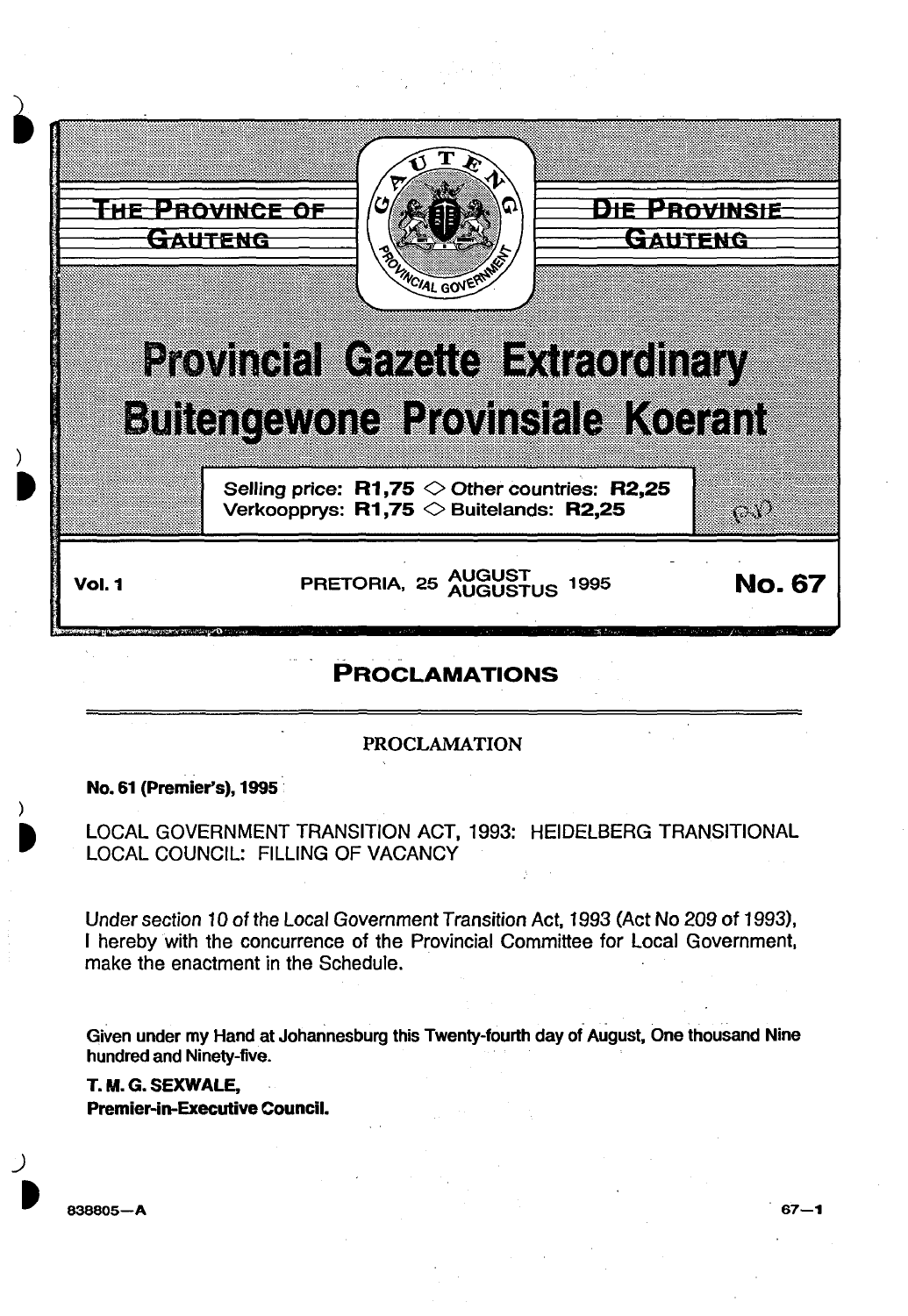$\sim 12^{10}$  .

#### **SCHEDULE**

1. The person whose name appear in column A is hereby appointed as a member of the Heidelberg Transitional Local Council to fill the vacancy caused by the resignation of the person mentioned in column B and· who was appointed in terms of Premier's Proclamation No 45 of 1995.  $\sim$ 

COLUMN A COLUMN B

**J A Strauss** 

G Padiachy.

# $PROCLAMATION$

#### **-No. 62 (Premier's), 1995**

*LOCAL GOVERNMENT TRANSITION ACT, 1993: GREATER PRETORIA TRANSITIONAL METROPOLITAN COUNCIL AND CENTRAL PRETORIA METROPOLITAN SUBSTRUCTURE* 

*Under section 10 of the Local Government Transition Act 1993 (Act No 209 of 1993), I hereby* • with the concurrence of the Provincial Committee for Local Government, make the enactment in  $the$  *Schedule.* 

. . . . . . . . *Given under* my *Hand at Johannesburg this Twenty-fourth* doy *of August, One thousand Nine hundred and Ninety-five.* 

## **T. M.G. SEXWALE, Premler-ln-Exeeutlve Council.**

#### *SCHEDULE-*

1. *The person whose name appear in column A is hereby appointed* as *a member of the transitional local authority in column B to fill the vacancy caused by the resignation of* . *the person mentioned in column C who* was *appointed in terms of Premier's Proclamation No 38 of 1994.* 

| COLUMN A    | <b>COLUMN B</b>                                          | COLUMN <sub>C</sub>       |
|-------------|----------------------------------------------------------|---------------------------|
| CO Abrahams | Greater Pretoria<br>Transitional Metropolitan<br>Council | Mr R Veldman              |
| I M Smith   | Central Pretoria Metropolitan<br>Substructure            | B S Zylstra               |
| H J Keller  | Central Pretoria Metropolitan<br>Substructure            | $Dr$ $K$ $E$ $le$ $R$ oux |
| D J Coetzee | Central Pretoria Metropolitan<br>Substructure            | F J Steynberg             |
| S S Venter  | Central Pretoria Metropolitan<br>Substructure            | G F Viljoen               |
| J H Joubert | Central Pretoria Metropolitan<br>Substructure            | Brig J A Henning          |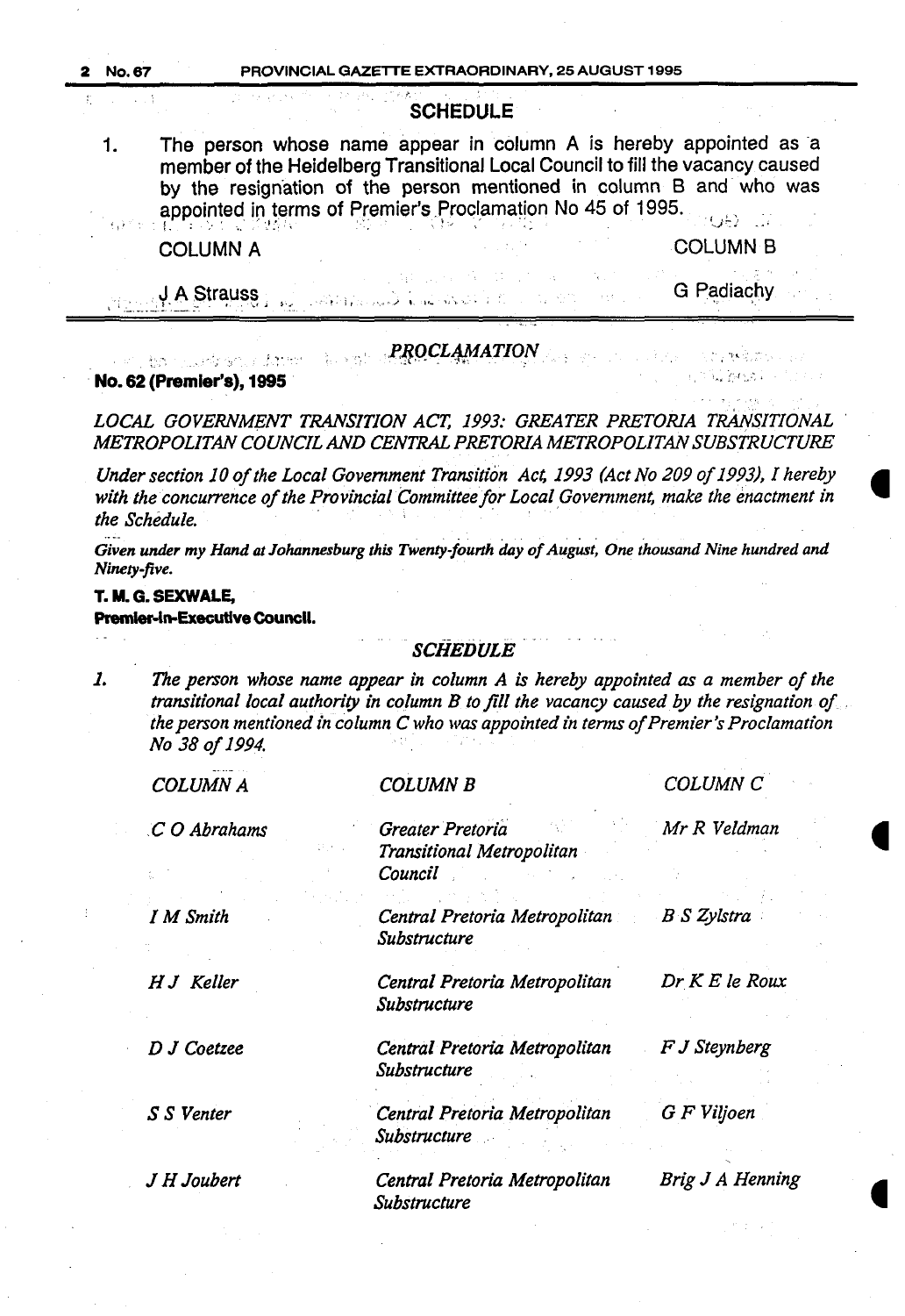#### No. 63 (Premier's), 1995

LOCAL GOVERNMENT TRANSITION ACT, 1993: TRANSITIONAL LOCAL COUNCIL OF 80KS8URG: FILLING OF VACANCY

Under section 10 of the Local Government Transition Act, 1993 (Act No 209 of 1993), I hereby with the concurrence of the Provincial Committee for Local· Government, make the enactment in the Schedule; www.www.communication

- '. -~ •. \_\_ ,\_,) • --~ :"t:( · Given under my Hand at Johannesburg this Twenty-fourth day of August, One thousand Nine hundred and Ninety-five. .. . '

### T. M.G. SEXWALE, Premier-In-Executive Council.

SCHEDULE

• 1. The persons whose names appear in column A is hereby appointed as a . member of the Transitional Local Council of 8oskburg to fill the vacancies caused by the resignation of the persons mentioned in column B and who was appointed in terms of Premier's Proclamation No 46 of 1994.

COLUMN A COLUMN B

A B Sello I M Matlaisane

W P Tredoux L S Mailola

### PROCLAMATION

#### No. s4 (Premler's),1995 ·

 $\begin{bmatrix} 1 \\ 1 \\ 1 \end{bmatrix}$ LOCAL. GOVERNMENT TRANSITION ACT, 1993: NORTH EASTERN METROPOLITAN SUBSTRUCTURE: FILLING OF VACANCY

Under section 10 of the Local Government Transition Act, 1993 (Act No 209 of 1993), . I hereby with the concurrence of the Provincial Committee for Local Government, make the enactment in the Schedule.

Given under my Hand at Johannesburg this Twenty-fourth day of August, One thousand Nine hundred and Ninety-five.

### . T. M.G.SEXWALE,

#### Premier-In-Executive Council.

### SCHEDULE

• 1. The person whose name appear in column  $A$  is hereby appointed as a member of the. North Eastern Metropolitan Substructure to fill the vacancy caused by the resignation of the person mentioned in column B and who was appointed in terms of Premier's Proclamation No 24 of 1995.

COLUMN A COLUMN B

D J M Jordaan 8 I Stewart 1990 Stewart 1990 Stewart 1990 Stewart 1990 Stewart 1990 Stewart 1990 Stewart 1990 Stewart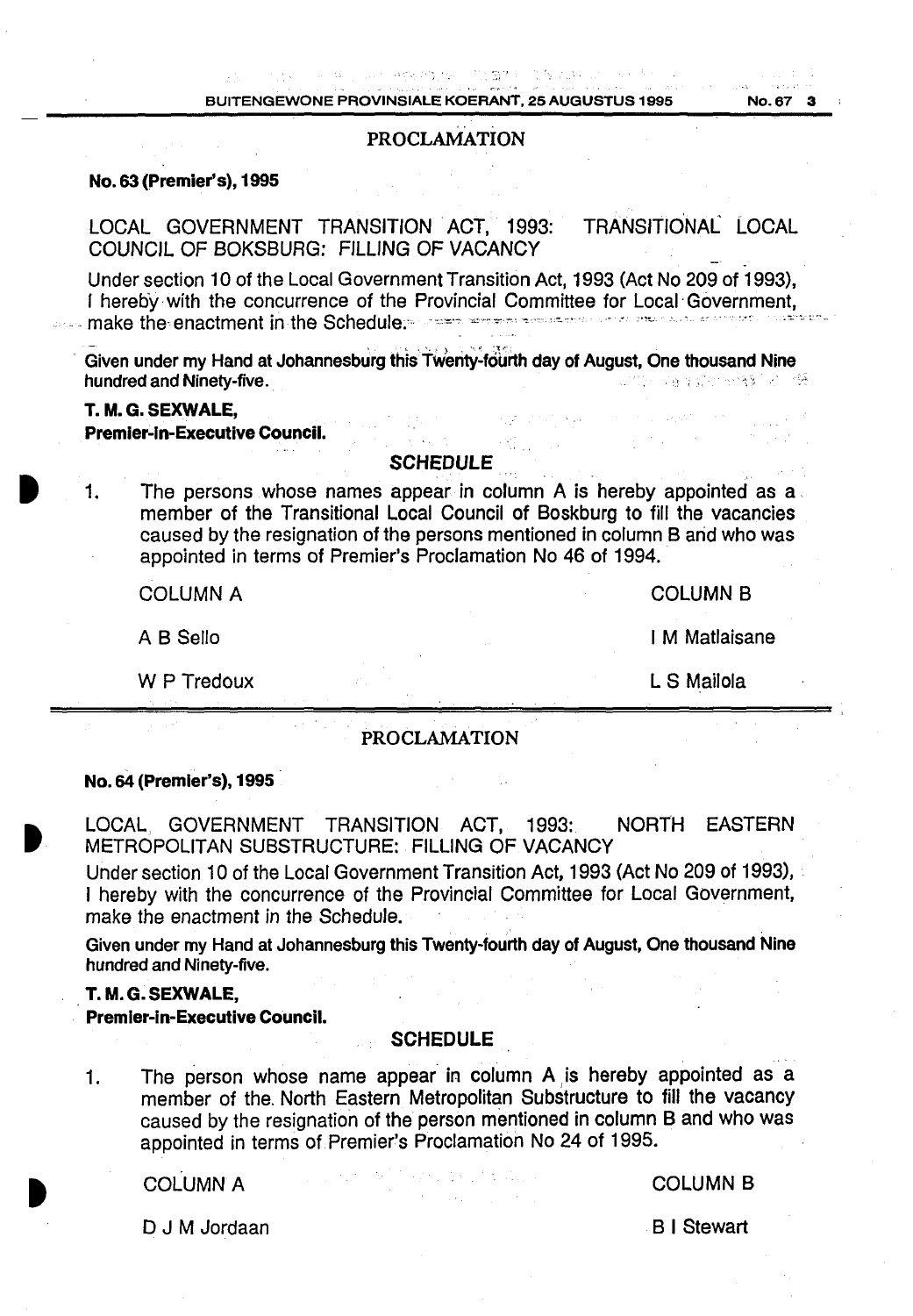#### **No. 65 (Premier's), 1995**

*LOCAL GOVERNMENT TRANSITION ACT; 1993: CITY COUNCIL OF BRAKPAN FILLING OF VACANCY* 

Under section 10 of the Local Government Transition Act, 1993 (Act No 209 of 1993), I hereby with the concurrence of the Provincial Committee for Local Government, make the enactment in *the Schedule.* 

*Given under* my *Hand at Johannesburg this Twenty-fourth* day *of August, One thousand Nine hundred ana Ninety-five.* · '

### **T. M.G. SEXWALE, Premier-in-Executive Council.**

#### *SCHEDULE*

1. The person whose name appear in column A is hereby appointed as a member of the City *Council of Brakpan to fill the vacancy caused by the resignation of the person mentioned*  in column B who was appointed in terms of Premier's Proclamation No 10 of 1995.

*COLUMN A COLUMN B MR LNxiba Mr D Mahlosane* 

#### PROCLAMATION

#### **No. 66 (Premier's), 1995**

LOCAL GOVERNMENT TRANSITION ACT, 1993: SOUTH EAST METROPOLITAN SUBSTRUCTURE: FILLING OF VACANCY

Under section 10 of the Local Government Transition Act, 1993 (Act No 209 of 1993), I hereby with the concurrence of the Provincial Committee for Local Government, make the enactment in the Schedule.

Given under my Hand at Johannesburg this Twenty-fourth day of August, One thousand Nine hundred and Ninety-five.

### **T. M.G. SEXWALE, Premier-in-Executive Council.**

### **SCHEDULE**

1. The person whose name appear in column A is hereby appointed as a member of the South East Metropolitan Substructure to fill the vacancy caused by the resignation of the person mentioned in column B and who was appointed in terms of Premier's Proclamation No 24 of 1995. N S Peete D J de Waal •

COLUMN A COLUMN B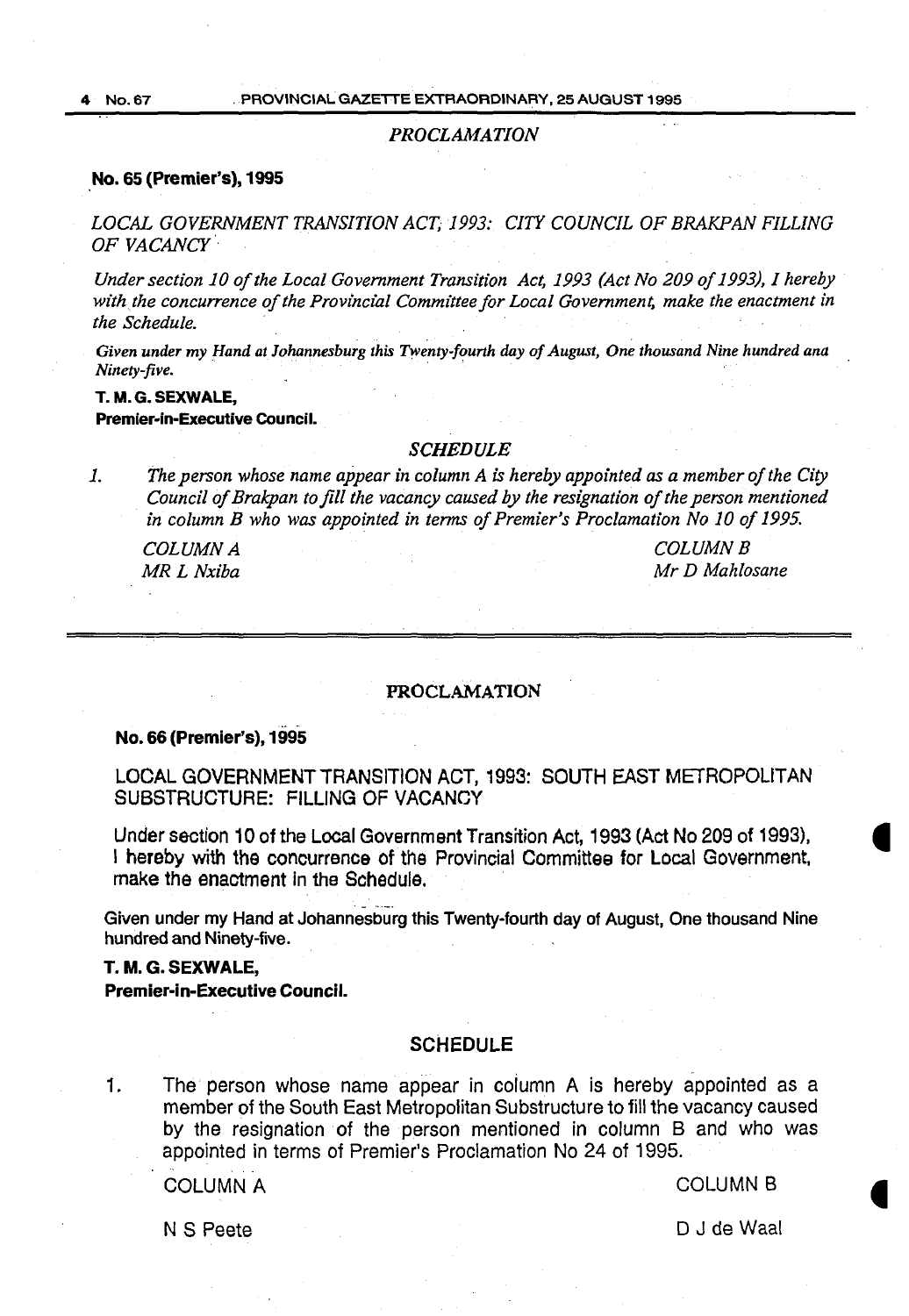### No. 67 (Premier's), 1995

 $\bullet$ 

•

LOCAL GOVERNMENT TRANSITION ACT, 1993: CITY COUNCIL OF SPRINGS: FILLING OF VACANCY

Under section 10 of the Local Government Transition Act, 1993 (Act No 209 of 1993), I hereby with the concurrence of the Provincial Committee for Local Government, make the enactment in the Schedule.

Given under my Hand at Johannesburg this Twenty~fourth day of August, One thousand Nine hundred and Ninety-five.

### T. M.G. SEXWALE, Premier-in-Executive Council.

SCHEDULE

1. The person whose name appear in column A is hereby appointed as a member of the City Council of Springs to fill the vacancy caused by the resignation of the person mentioned in column B and who was appointed in terms of Premier's Proclamation No 34 of 1995.

COLUMN A COLUMN B

H M Essop S T G Govender

### PROCLAMATION

-No. 68 (Premier's), 1995

LOCAL GOVERNMENT TRANSITION ACT, 1993: CITY COUNCIL OF SPRINGS: FILLING OF VACANCY - ·-

Under section 10 of the Local Government Transition Act, 1993 (Act No 209 of 1993), I hereby with the concurrence of the Provincial Committee for Local Government, make the enactment in the Schedule.

Given under my Hand at Johannesburg this Twenty-fourth day of August, One thousand Nine hundred and Ninety-five.

### T. M.G. SEXWALE,

### Premier-In-Executive Council.

### **SCHEDULE**

1. The person whose name appear in column A is hereby appointed as a member of the City Council of Springs to fill the vacancy, caused by the resignation bf the person mentioned in column B and who was appointed in terms of Premier's Proclamation No 3 of 1995.

COLUMN A COLUMN B

E Addinal J G Nel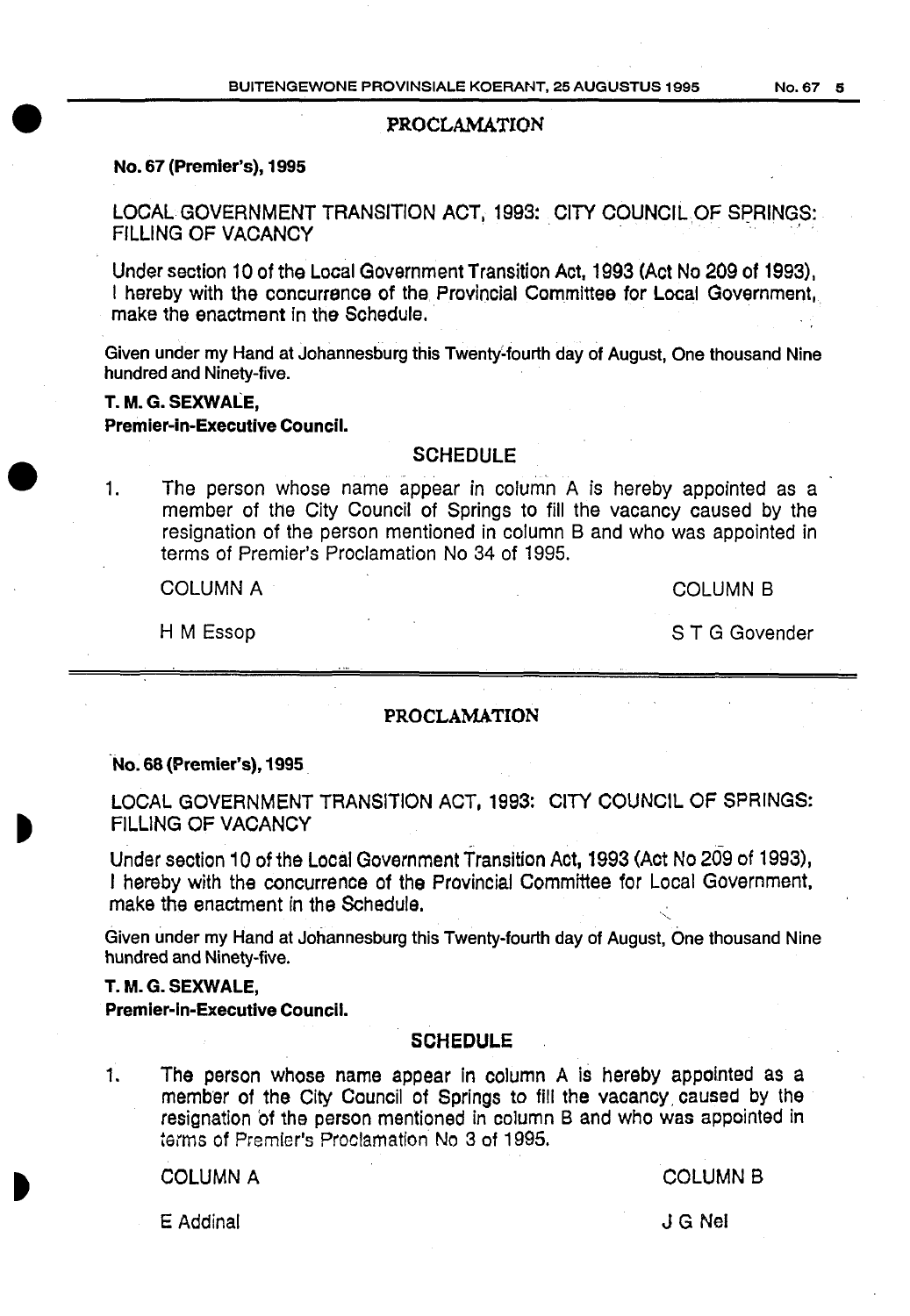#### No. 69 (Premier's), 1995

LOCAL GOVERNMENT TRANSITION ACT, 1993: , CITY COUNCIL OF SPRINGS: ...<br>FILLING OF VACANCY

Under section 10 of the Local Government Transition Act, 1993 (Act No 209 of 1993), I hereby with the concurrence of the Provincial Committee for Local Government. make the enactment in the Schedule.

Given under my Hand at Johannesburg this Twenty-fourth day of August, One thousand Nine. hundred and Ninety-five.  $\blacksquare$  .  $\blacksquare$  .  $\blacksquare$  .  $\blacksquare$  .  $\blacksquare$  .  $\blacksquare$  .  $\blacksquare$  .  $\blacksquare$  .  $\blacksquare$  .  $\blacksquare$  .  $\blacksquare$  .  $\blacksquare$  .  $\blacksquare$  .  $\blacksquare$  .  $\blacksquare$  .  $\blacksquare$  .  $\blacksquare$  .  $\blacksquare$  .  $\blacksquare$  .  $\blacksquare$  .  $\blacksquare$  .  $\blacksquare$ 

### T. M. G. SEXWALE, Premier-in-Executive Council.

### **SCHEDULE**

1. The person whose name appear in column A is hereby appointed as a m'ember of the City Council of Springs to fill the vacancy caused by the resignation of the person mentioned in column B and who was appointed in terms of Premier's Proclamation No 34 of 1994.

COLUMN A COLUMN B

 $\tau_{\rm eff}$  :-  $\sim$   $\sim$   $\tau_{\rm eff}$  ,  $\tau_{\rm eff}$  ,  $\mu_{\rm eff}$  ,  $\sim$   $\sim$ 

**•** 

A Mphosi A Z Moloko

### PROCLAMATION

#### No. 70 (Premier's), 1995

LOCAL GOVERNMENT TRANSITION ACT, 1993: TRANSITIONAL LOCAL COUNCIL OF KRUGERSDORP: FILLING OF VACANCY

Under section 10 of the Local Government Transition Act. 1993 (Act No209 of 1993). I hereby with the concurrence of the Provincial Committee for Local Government. make the enactment in the Schedule.

Given under my Hand at Johannesburg this Twenty-fourth day of August, One thousand Nine hundred and Ninety-five.

# T. M.G. SEXWALE,

### Premier-in-Executive Council.

### **SCHEDULE**

1. The persons whose names appear in column A is hereby appointed as a member of the Transitional Local Council of Krugersdorp to fill the vacancies caused by the resignation of the persons mentioned in column B and who was appointed in terms of Premier's Proclamation No 21 of 1995. COLUMN A COLUMN 8

·u Molloa M Molefe

B Mataiele Mataiele M Mogoane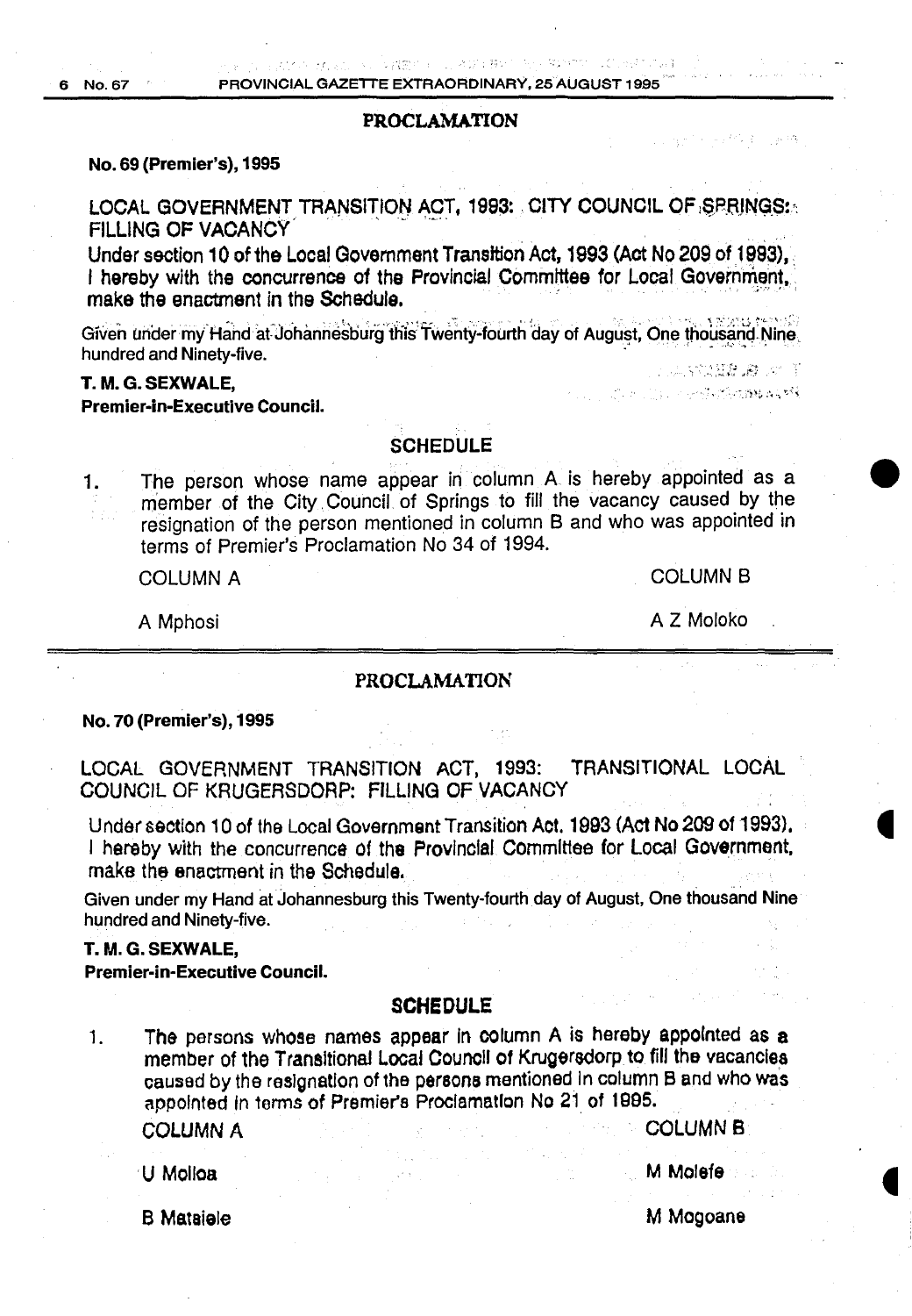### No. 71 (Premier's),1995

•

•

•

•

LOCAL GOVERNMENT TRANSITION ACT, 1993: EASTERN VAAL METROPOLITAN SUBSTRUCTURE: FILLING OF VACANCY.

Under section 10 of the Local Government Transition Act, 1993 (Act No 209 of 1993), I hereby with the concurrence of the Provincial Committee for Local Government, make the enactment in the Schedule. ~~>,~·,',,.·.:·~ ·: .l,; :;\_ -~·.:\_.·;:~.-' .• •; • *··-!* •I

Given under my Hand at Johannesburg this Twenty-fourth day of August, One thousand Nine hundred and Ninety-five.

### T. M.G. SEXWALE, Premier-In-Executive Council.

### **SCHEDULE**

1. The person whose name appear in column A is hereby appointed as a member of the Eastern Vaal Metropolitan Substructure to fill the vacancy caused by the resignation of the person mentioned in column B and who was appointed in terms of Premier's Proclamation No 3 of 1995.

'COLUMN A COLUMN B

脚球 网络物 机调整 **Systems** Service State 1980

G P Mills **G P Mills** 

### PROCLAMATION

### No. 72 (Premier's), 1995

LOCAL GOVERNMENT TRANSITION ACT, 1993: NORTH-WESTERN METROPOLITAN SUBSTRUCTURE

Under section 10 of the Local Government Transition Act, 1993 (Act No 209 of 1993), I hereby with the concurrence of the Provincial Committee for Local Government, make the enactment in the Schedule.

Given under my Hand at Johannesburg this Twenty-fourth day of August, One thousand Nine hundred and Ninety-five.

### T. M.G. SEXWALE,

#### Premier-In-Executive Council.

#### **SCHEDULE**

Notwithstanding any error, accident or omission that could invalidate the resolution of the North-Western Transitional Metropolitan Substructure passed on 6 February 1995 in terms of which S Nanise was elected as a co-chairperson of the executive committee and R J Waldron was elected as a member of the executive committee, the resolution is hereby validated retrospectively from 6 February 1995and the election of the two persons as aforementioned regarded as if such error, accident or omission did not occur.